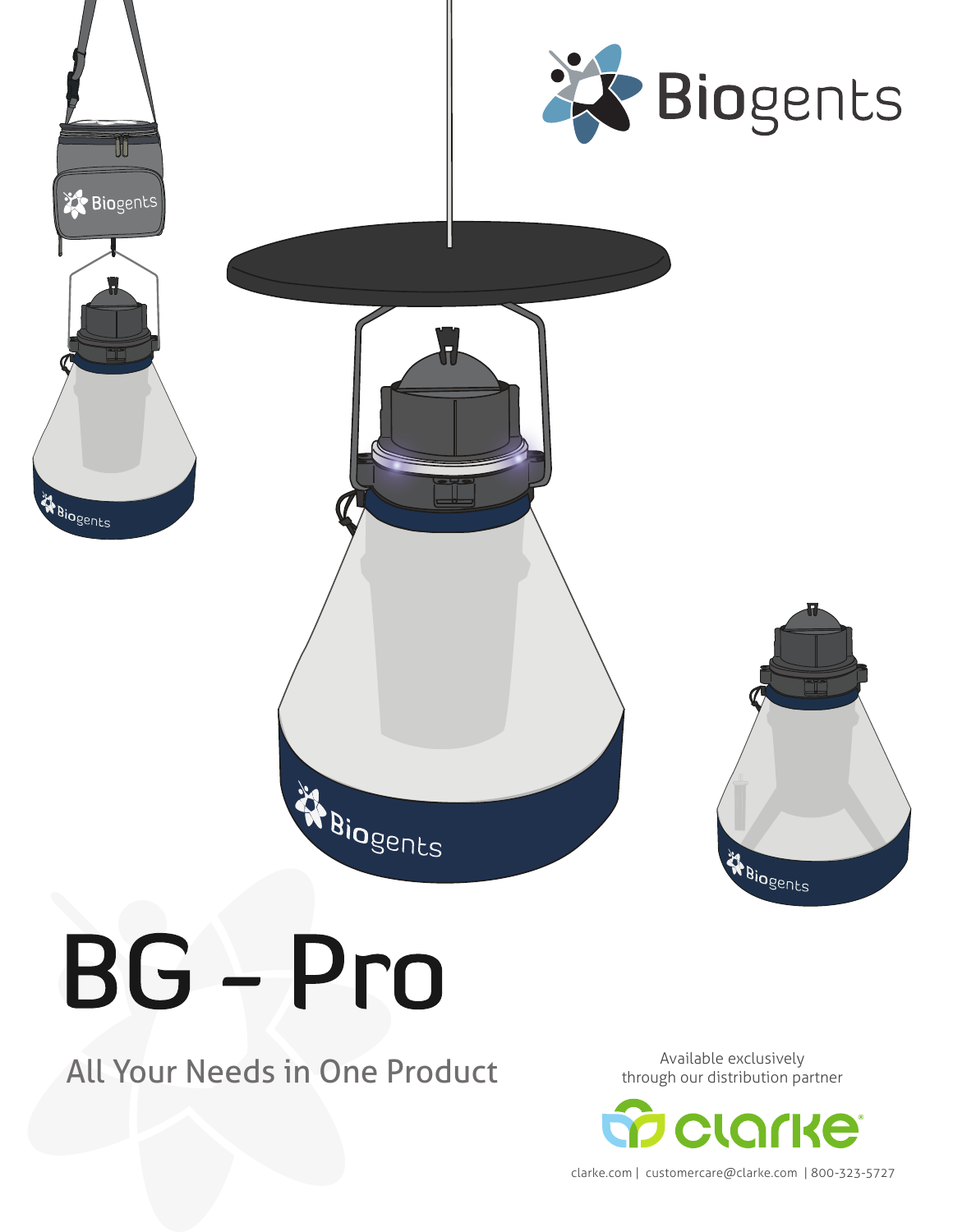## The BG-Pro: The New Modular Trap for Professionals

The BG-Pro was developed to offer the functions of the most widely used monitoring traps in one product while providing Biogents patented technology, production quality, and design expertise. Different styles such as EVS-style, CDC-style, or Sentinel-style can be easily changed into each other and you have many more options:

#### **The BG-Pro offers room for your creativity – optimize your trap to your needs!**



- **•** Multiple designs in one product
	- **\*** EVS-style
	- **\*** CDC-style
	- **\*** Sentinel-style
	- a Easy to change into each other
- **•** Perfect for all habitats and mosquito species
- **•** Hanging or standing choice
- **•** Multiple power options (battery, mains power supply, power bank)
- **•** Carry bag that is a dry ice container
- Designed for use with Biogents attractants and CO<sub>2</sub>
- **•** Automatic shutter ensures catch integrity in every situation
- **•** Catch bag above the fan reduces mosquito damage
- **•** Low power consumption for longer battery life. Fan can run on 5 or 6 V
- **•** Durable materials and design for long life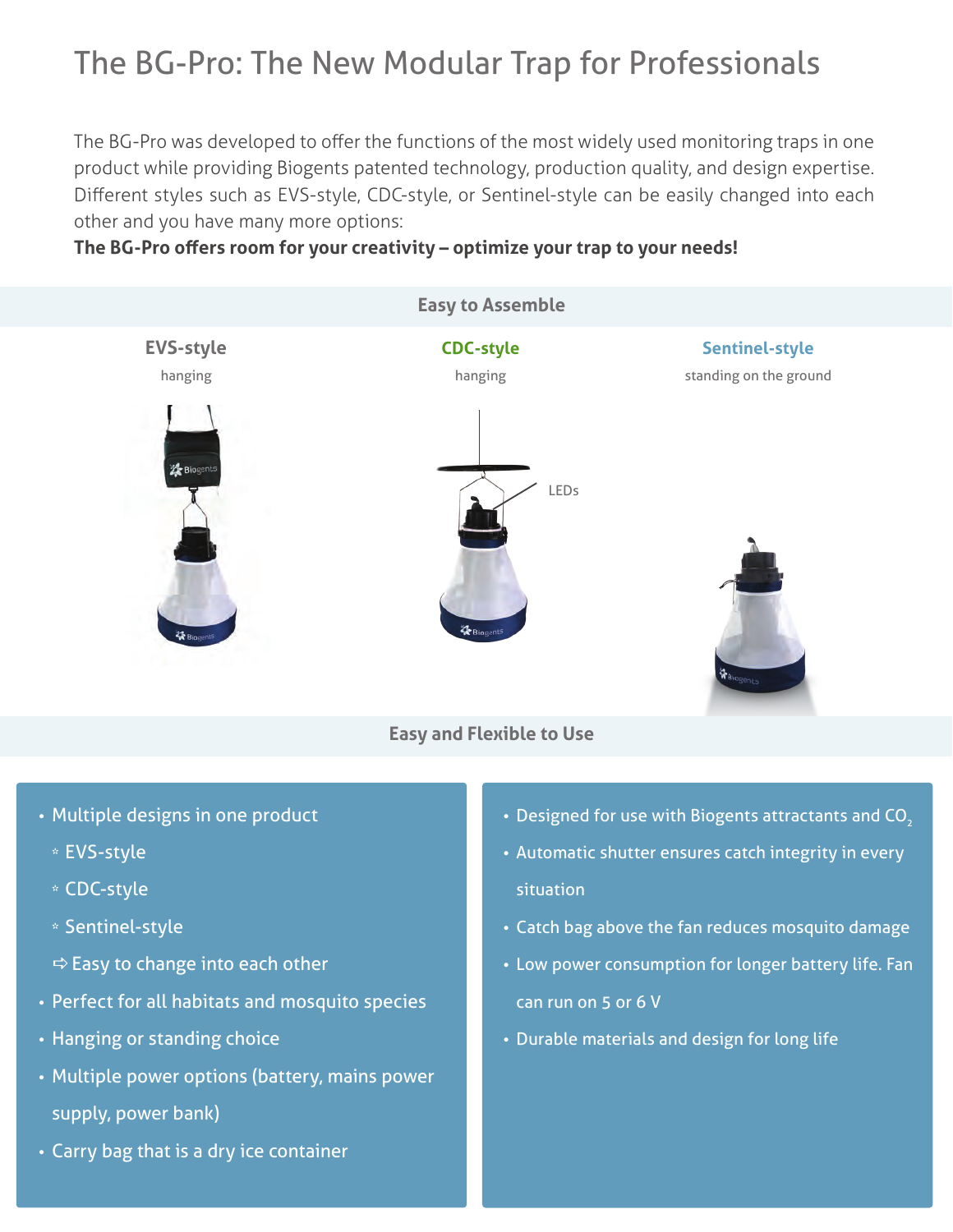### Biogents Attractants

Improve the traps' performance with Biogents attractants, the patented human scent mimics, to increase catch rates for Aedes albopictus and Aedes aegypti:

- BG-Lure 5-month lure
- BG-Sweetscent 2-month lure

When the Biogents attractants are used in conjunction with CO2, the synergistic effect can multiply the catch rates.

# CO<sub>2</sub> Upgrade

All trap styles can be upgraded with CO<sub>2</sub> to increase the catch rates for all mosquito species.

**•Yeast fermentation: Biogents new BG-CO2 Generator for 24 hour monitoring – ideal with the BG-Pro!**  With the BG-CO<sub>2</sub> Generator, Biogents provides an easy-touse-set for the reliable production of  $CO<sub>2</sub>$  over 24 hours with yeast fermentation. The key element of the BG-CO<sub>2</sub> Generator is the  $BG$ - $CO<sub>2</sub>$  Powder, an optimized formulation of various yeast strains and nutrients. More information: eu.biogents.com/BG-CO<sub>2</sub> Generator

#### **• Dry ice**

To the right, an example of the CDC-style version: The dry ice is placed into the insulated Biogents bag above the trap. Additionally, a power bank can be placed inside the side pocket of the bag.

#### **•CO2 gas bottle**

Biogents offers a  $CO<sub>2</sub>$  upgrade set including a pressure regulator for  $CO<sub>2</sub>$  gas bottles (BG-Booster  $CO<sub>2</sub>$ ).

### Performance of the BG-Pro

First field tests show excellent results indicating that the BG-Pro is at least as good as the CDC and the BG-Sentinel traps.